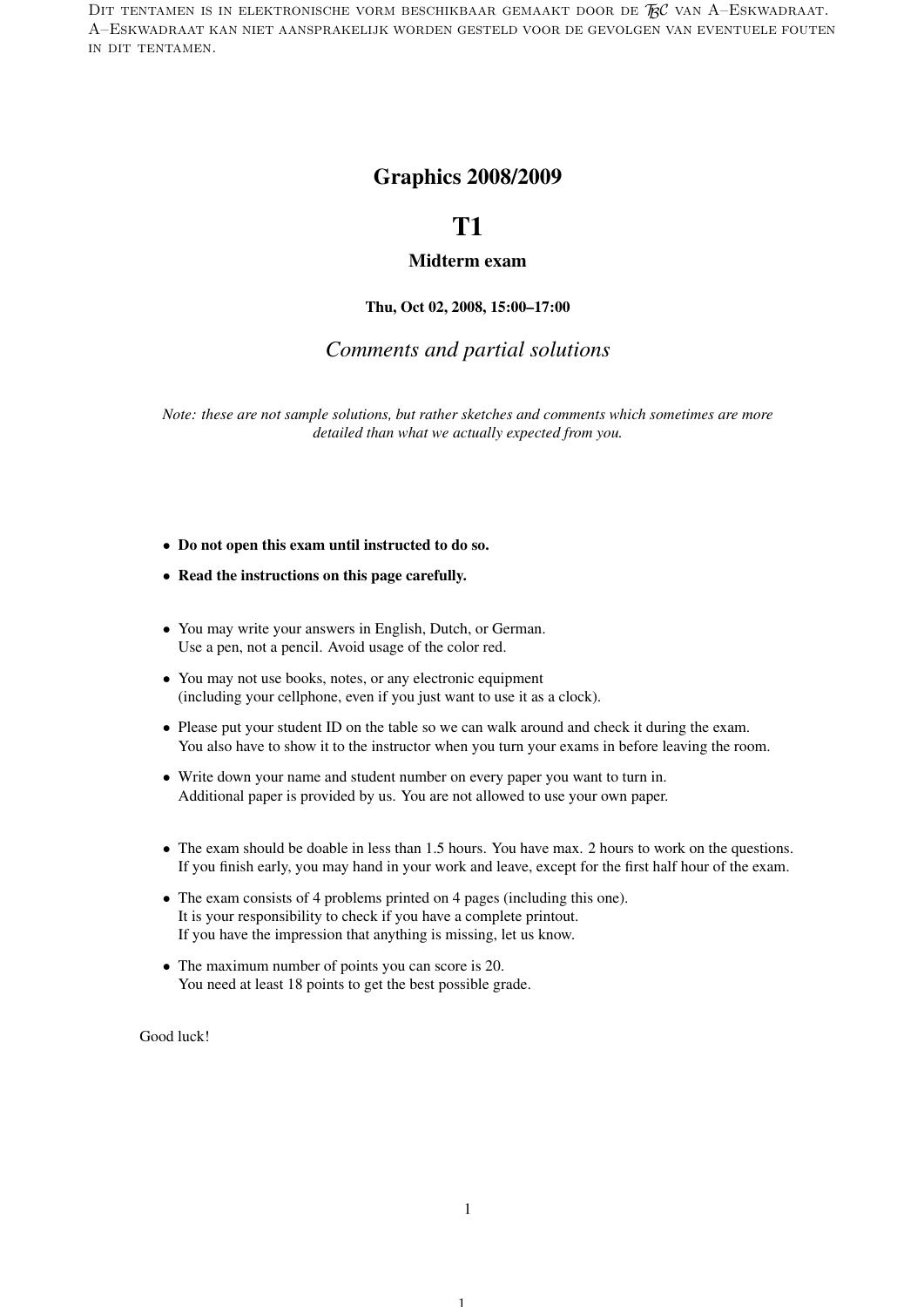## Problem 1: Vectors

**Subproblem 1.1 [2 pt]** Assume two vectors  $\mathbf{a} = (3,8)^T$  and  $\mathbf{b} = (6,16)^T$ .

(a) Which of the following statements are correct? (shortly explain your answer, multiple answers may apply)

- 1. a and b are parallel.
- 2. a and b are linearly independent.
- 3. a and b form a 2D basis.
- 4. a is a scalar multiple of b.

**(b)** Which of the statements 1. - 4. are correct if  $\mathbf{a} = (8,3)^{T}$ ? (shortly explain your answer, multiple answers may apply)

Solution/comments. *We know that two vectors are parallel if and only if one is a scalar multiple of the other. We also know that they are called linearly independent if they are not parallel and that two linearly independent vectors form a 2D basis. Therefore, for any pair of vectors, either statement 1. and 4. or statement 2. and 3. can be correct (exclusive or!).*

*In subproblem (a), vector b is a scalar multiple of vector a. Hence, statement 1. and 4. are correct. In subproblem (b), the vectors are no scalar multiple of each other. Hence, statement 2. and 3. are correct.*

#### Subproblem 1.2 [2 pt]

(a) What do we know about two random vectors **v** and **w** if their scalar product is zero, i.e. if  $\mathbf{v} \cdot \mathbf{w} = 0$ ? Shortly explain your answer. (Note: think of *all* possible options.)

(b) What do we know about the value of the scalar product of two unit vectors v and w if the angle φ between them is between zero and  $90^{\circ}$ , i.e. if  $0 < \phi < 90^{\circ}$ ? Shortly explain your answer.

**Solution/comments.** *If you remember that*  $\mathbf{v} \cdot \mathbf{w} = ||\mathbf{v}|| ||\mathbf{w}|| \cos \phi$ , then solving these 2 subproblems is easy. *If the dot product is 0, either*  $\|v\|$  *or*  $\|w\|$  *must be zero (i.e. at least one of them is the null vector) or* cos $\phi$ *must be zero (i.e.* φ *must be 90 degree, i.e. the vectors must be perpendicular).*

*If they are unit vectors, their length is 1. Therefore, the scalar product is just the value of the cosine which for*  $0 < \phi < 90^{\circ}$  *is*  $0 < \nu \cdot w < 1$ *.* 

### Problem 2: Basic geometric entities

#### Subproblem 2.1 [5 pt]

(a) What is the general form of a parametric equation of a plane in 3D? Write it down and explain the geometric interpretation of its components.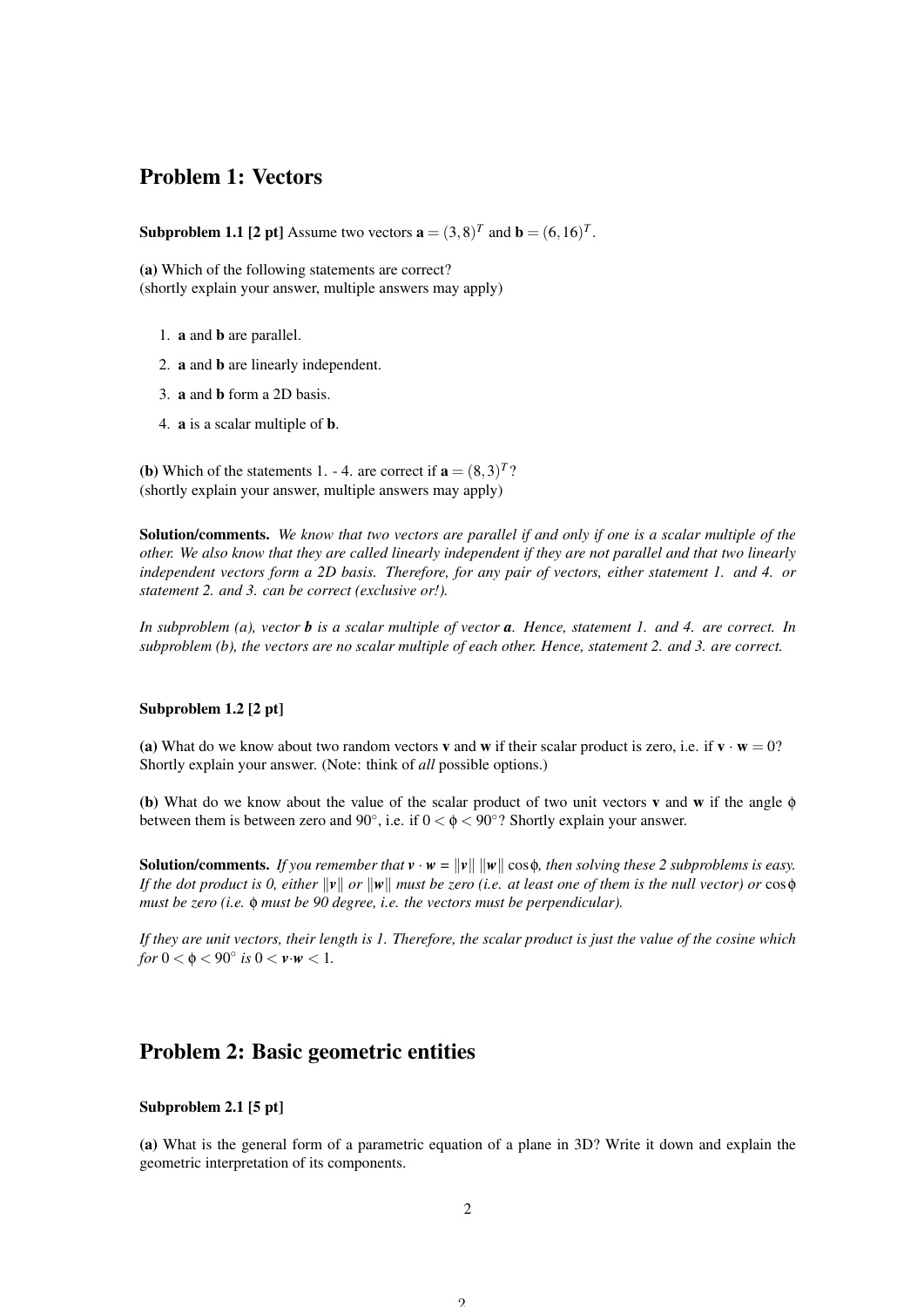Solution/comments. *We can write a parametric equation either as*

$$
\mathbf{p}(s,t) = \mathbf{p_0} + s\mathbf{v_1} + t\mathbf{v_2}
$$

*or as*

$$
\mathbf{p}(s,t) = \mathbf{p_0} + s(\mathbf{p_1} - \mathbf{p_0}) + t(\mathbf{p_2} - \mathbf{p_0})
$$

*In the second case,*  $p_1$  *and*  $p_2$  *are two points on the plane. In the first case,*  $v_1$  *and*  $v_2$  *are two vectors on the plane. They are sometimes called* direction vectors *because they specify the direction or orientation of the plane in the n-dim space. In both cases,*  $\mathbf{p}_0$  *is a point on the plane, often called* support vector *because it describes the location of the plane in relation to the origin.*

*s and t are the free parameters or variables used to get all the points on the plane. As characteristic for parametric equations, you see that we need n-1 parameters to describe an object in an n-dimensional space (here: n=3).*

*(Note: It was not necessary to use the terms direction and support vector as long as you described their purpose correctly. The comment on n-1 parameters in an n-dim space was also not needed in order to get full points.)*

(**b**) Assume the following three points in  $\mathbb{R}^3$ :

$$
\mathbf{a} = \left(\begin{array}{c} 1\\1\\1 \end{array}\right), \mathbf{b} = \left(\begin{array}{c} 3\\2\\1 \end{array}\right), \mathbf{c} = \left(\begin{array}{c} 1\\2\\3 \end{array}\right)
$$

Calculate a normal vector n for the plane defined by a, b, and c

Solution/comments. *We can get the normal vector by taking the cross product of any two vectors on the plane. Because we end up getting lots of 1's and 0's (which make calculation easier), it's a good idea to take vectors* (b−a) *and* (c−a)*. This gives us*

$$
(\mathbf{b} - \mathbf{a}) \times (\mathbf{c} - \mathbf{a}) = (2, 1, 0) \times (0, 1, 2) = (2, -4, 2).
$$

*Taking any other vectors on the plane than* (**b**−**a**) *and* (**c**−**a**) *will result in a vector that is a scalar multiple of (2, -4, 2) and therefore also a normal vector (i.e. a correct solution).*

(c) What is the general form of an implicit representation of a plane in 3D? Write it down and explain the geometric interpretation of its components.

Solution/comments. *The implicit representation of a line is either*

$$
f(x, y, z) = ax + by + cz + d = 0
$$

*or (in vector notation)*

 $f(\mathbf{p}) = \mathbf{n}(\mathbf{p} - \mathbf{p_0}) = 0.$ 

*In contrast to the parametric equation (cf. (a)), we don't have two direction vectors but a normal vector* n  $(or (a, b, c))$  of the plane that describes its orientation. In vector notation, we have a point  $\mathbf{p}_0$  on the plane *that describes its location in relation to the origin (similar to the support vector in a parametric equation). In the other form, the parameter d describes the distance of the plane from the origin. All points with coordinate values x,y, and z that fulfill the equation (i.e. =0) are on the plane.*

(d) Create an implicit representation of the plane defined by the three vectors a, b, and c given in (b). Do not just write down the solution but explain it (e.g. by using references to (c)).

 $\Omega$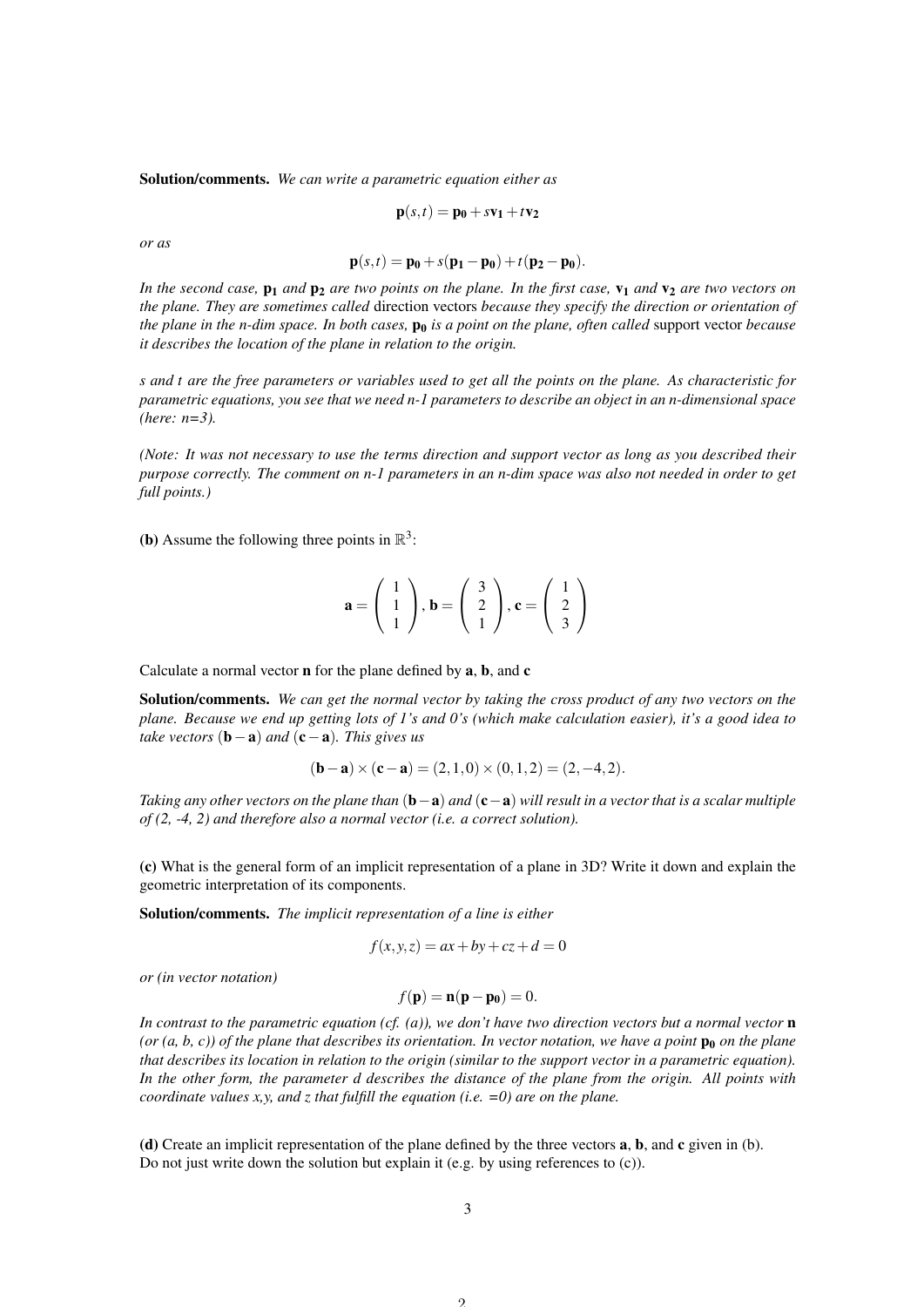Solution/comments. *Since we already calculated a normal vector and have three points on the plane, it is easiest to take the vector representation and just fill in the values. If we use, for example,*  $p_0$ *, that gives us:* 

$$
(2,-4,2)(p-(1,1,1)) = 0
$$

*If we use the other form, we need to calculate d by plugging in one of the three points into the equation. If you do this, you will end up with d=0 which means that the plane goes through the origin (note: it was not necessary to mention that).*

#### Subproblem 2.2 [1 pt]

Assume you are calculating the intersection of a line and a plane in 3D. What are the possible number of solutions you can get (note: write down *all* possibilities)? What is the geometric interpretation of each case?

Solution/comments. *There are three options: In case the line is parallel to the plane, they don't intersect, i.e. we have 0 solutions. If the line is on the plane, the intersection is the line itself, i.e. we have an infinite number of solutions. In all other cases, the line intersects with the plane in a point, i.e. we have exactly one solution.*

# Problem 3: Matrices

Subproblem 3.1 [1.5 pt] Which of the following answers is correct if *s* is a scalar value, v is a vector in  $\mathbb{R}^3$ , and **A** is a 2x3 matrix? (no explanation required)

(a) sA is (a1) a scalar, (a2) a vector in  $\mathbb{R}^2$ , (a3) a vector in  $\mathbb{R}^3$ , (a4) a 2x3 matrix, (a5) a 3x3 matrix, or (a6) undefined?

(b) Av is (b1) a scalar, (b2) a vector in  $\mathbb{R}^2$ , (b3) a vector in  $\mathbb{R}^3$ , (b4) a 2x3 matrix, (b5) a 3x3 matrix, or (b6) undefined?

(c) vA is (c1) a scalar, (c2) a vector in  $\mathbb{R}^2$ , (c3) a vector in  $\mathbb{R}^3$ , (c4) a 2x3 matrix, (c5) a 3x3 matrix, or (c6) undefined?

Solution/comments. *We multiply a scala with a matrix by multiplying each of it's entries. Hence, answer (a4) is correct. An n-dimensional vector can be seen as a nx1 matrix. Since we get a 2x1 matrix when we multiply a 2x3 matrix with a 3x1 matrix, answer (b2) is correct. Because the number of columns in the first factor needs to match the number of lines in the second one in order to do matrix multiplication, answer (c6) is obviously correct.*

*(Note: It was not needed to give an explanation.)*

### Subproblem 3.2 [3.5 pt]

Assume we have three planes  $P_1$ ,  $P_2$ , and  $P_3$  which are defined by the following equations: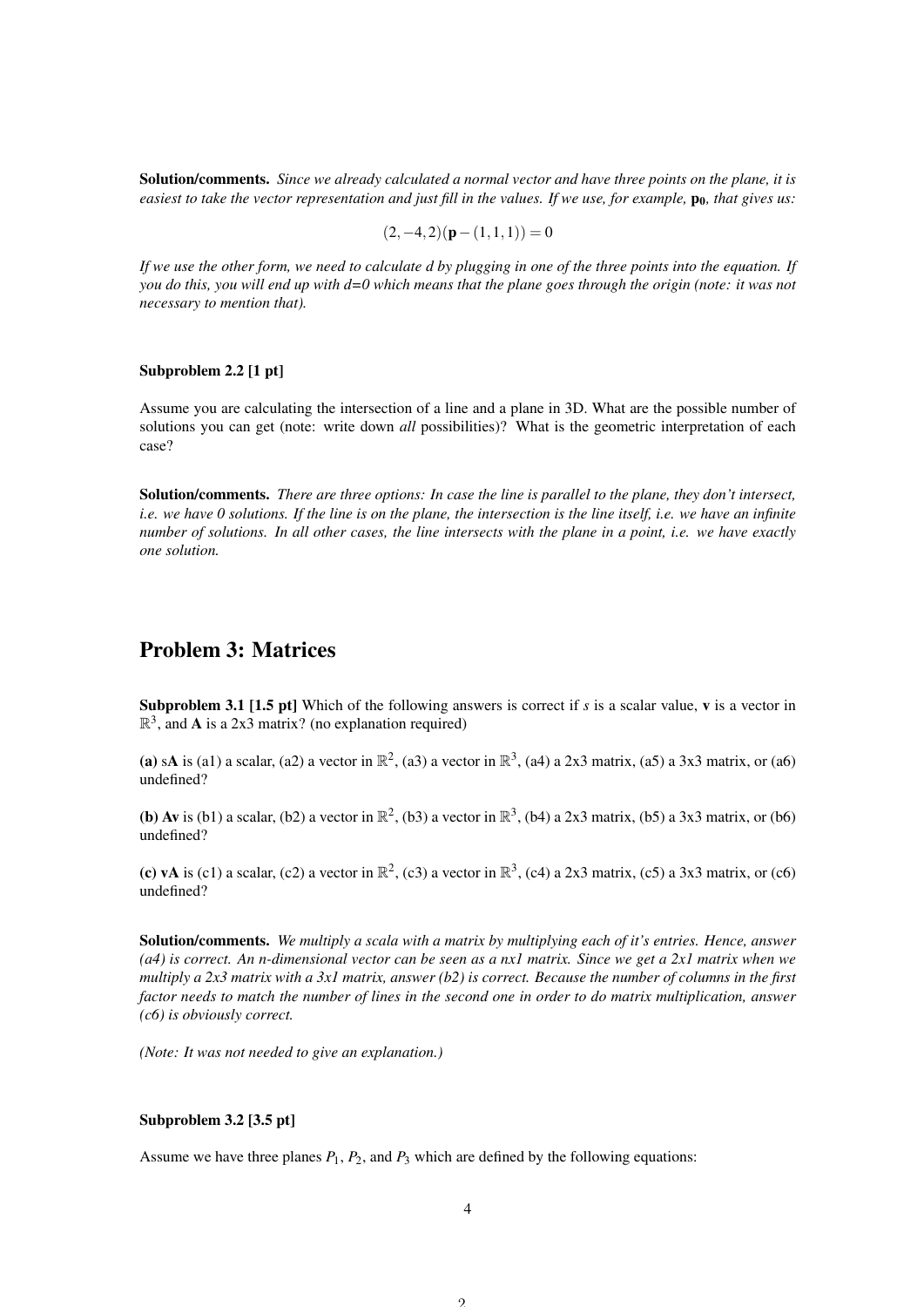- $P_1$  :  $2x + 2y + 4z = 18$
- $P_2$ :  $1x + 3y + 4z = 19$
- $P_3$ :  $1x + 2y + 5z = 20$

(a) Write this down as a system of linear equations in matrix notation and solve using Gaussian elimination.

(b) What is the geometric interpretation of your solution?

(c) Assume we are replacing plane  $P_1$  with a new plane  $P'_1$ ,

•  $P'_1$  :  $2x + 4y + 10z = 40$ 

Can the related system of linear equations still be solved? Explain why or why not. What is the geometric interpretation of this?

Solution/comments. *If you apply the rules from Gaussian elimination, you will realize that you always have to divide one line by 2 and then multiply it with -1 and add it to the other two lines. If you do this three times and make no arithmetic error, you will end up with the solution*  $x=1$ *,*  $y=2$ *,*  $z=3$ *. The solution is a point in 3D. Since it fulfills each of the equations, it must be the intersection point of the three planes.*

If we replace the first plane with  $P'_1$  and apply Gaussian elimination, we will end up with one line  $0x + 0y$ *+ 0z = 0, because the last equation is just a scalar multiple of the first one. Geometrically this means that the equations present two identical planes. Hence, we have the itersection of two planes which is a line. Since we have three parameters with only two equations in our linear equation system, we can solve for one parameter and express the other ones in relation to it, thus getting indeed the equation of a line.*

### Problem 4: Transformations

Subproblem 4.1 [1 pt]

In  $\mathbb{R}^2$ , the matrix  $\begin{pmatrix} \cos \alpha & -\sin \alpha \\ \sin \alpha & \cos \alpha \end{pmatrix}$ *sin* α *cos* α defines a counterclockwise rotation about the angle  $\alpha$  about the origin. Give a 3x3 transformation matrix for a similar rotation about the x-axis in  $\mathbb{R}^3$ .

Solution/comments. *If you remember the images I showed and what I said during the lecture when discussing rotation around the z-axis, you realize that rotation around the x-axis does not change the x-values and for the y- and z-values it is basically a rotation in the y-z-plane. Hence, we can just take the 2d rotation matrix for the y- and z-coordinates and fill in some values for the x-coordinates that don't change it, i.e.*

$$
\left(\begin{array}{ccc}\n1 & 0 & 0 \\
0 & \cos \alpha & -\sin \alpha \\
0 & \sin \alpha & \cos \alpha\n\end{array}\right)
$$

Subproblem 4.2 [2.5 pt]

 $\Omega$